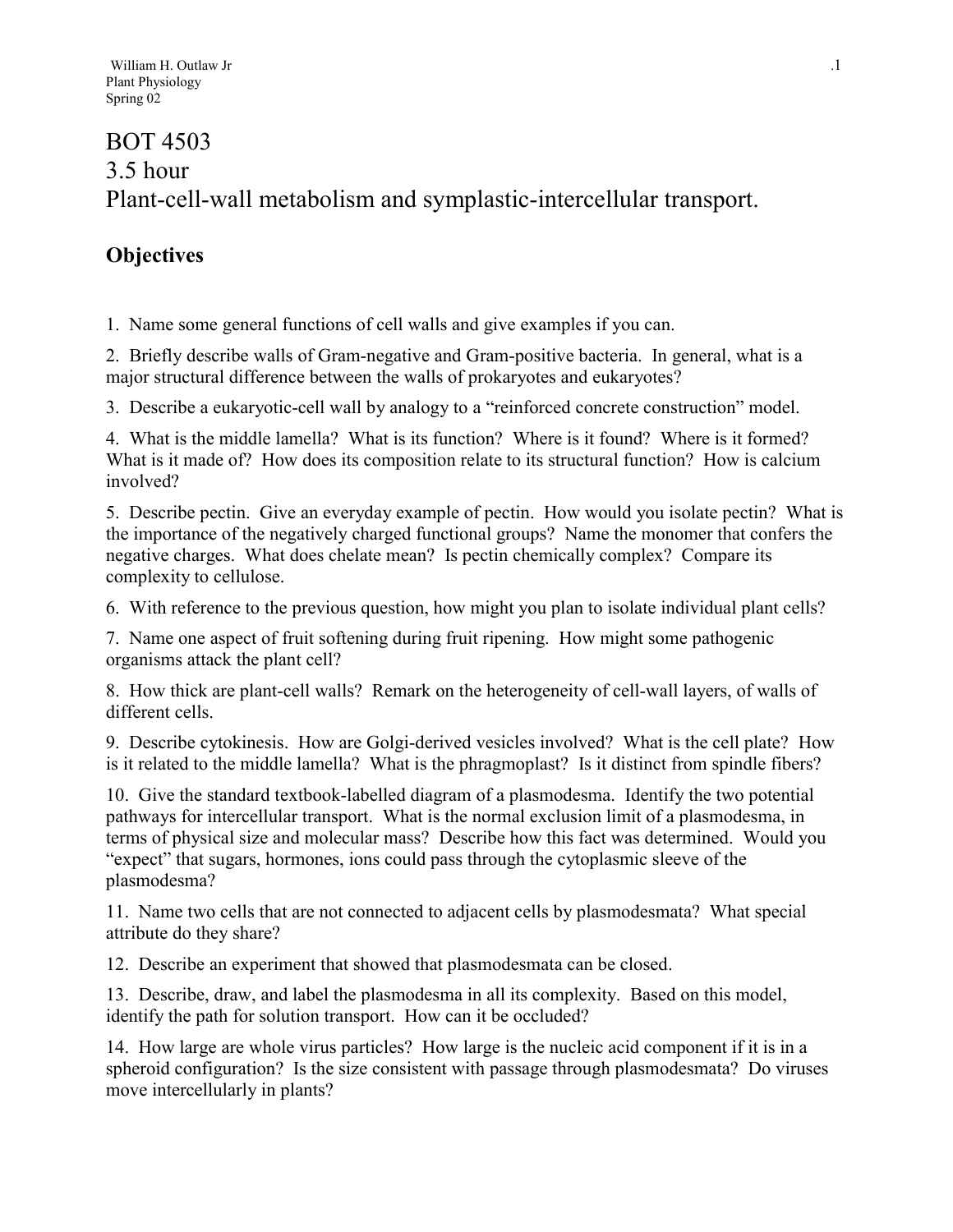15. What is a "movement" protein? Is it of viral or plant origin? Describe a postulated role as a molecular chaperone.

16. Describe how the TMV movement protein interacts with plasmodesmal components to increase the permeability of the plasmodesma. Is this the universal mechanism for movement proteins? If not, give a counter example.

17 Can "naked" proteins move through plasmodesmata? Give an experimental example.

18. Can organelles move between eukaryotic walled cells? Give examples. What about plants? Compare the path diameter required to that of a "normal" plasmodesma.

19. What is cellulose? What is the repeating unit in cellulose? How long are the chains of cellulose? Is DP variable? Contrast the structure of cellulose to all other wall components. How abundant is cellulose? Is it in "all" wall layers? What are microfibrils? How many chains of cellulose are packaged in each microfibril? What is a typical diameter of a microfibril?

20. What are the requirements for the synthesis and assembly of such a complicated and ordered structure as a microfibril?

21. What is the precursor for cellulose biosynthesis? Briefly describe the cellulose-synthesizing rosette by use of a diagram. Is the rosette stationary in the membrane? If no, why not?

22. Describe the spatial relationship between the associated cortical microtubules, the nascent microfibril, and the axis of cellular elongation. Describe evidence that correlates microtubule orientation and microfibril orientation. How else might this evidence be interpreted?

23. What is hemicellulose? Do some hemicellulose components have a backbone similar to cellulose? Is hemicellulose amorphous or crystalline? How does hemicellulose fit into the reinforced concrete analogy of eukaryotic-cell walls? Which cellular organelle or system is involved in the synthesis of hemicellulose? Is the synthesis of hemicellulose analogous to the synthesis of cellulose?

24. Give an overview of some of the attributes of general-structural proteins. Which amino acids are common? Which aspects of their structures confer special properties that are important to incorporation into structural proteins? Name a non-DNA-encoded "amino" acid that is common in structural proteins. Give some idea of the state of our knowledge of plant-cell-wall structural proteins. Name four classes of plant-cell-wall proteins. Which is known best? Briefly, are cell-wall proteins equally expressed among cells, wall layers, and developmental stages? Can their synthesis be induced?

25. What is lignin? Where is it preferentially localized? Compare its strength to that of cellulose, showing that these cell-wall components complement each other. What are the monomeric units of lignin? How abundant is lignin? Describe the specificity (or lack thereof) of its synthesis. How is peroxide involved?

26. Draw a comprehensive model of a primary-plant-cell wall and show the interactions among the various components.

27. What are oligosaccharins? What is their origin? Give examples of effects on plants. Speculate on how one might be involved in averting pathogen attack.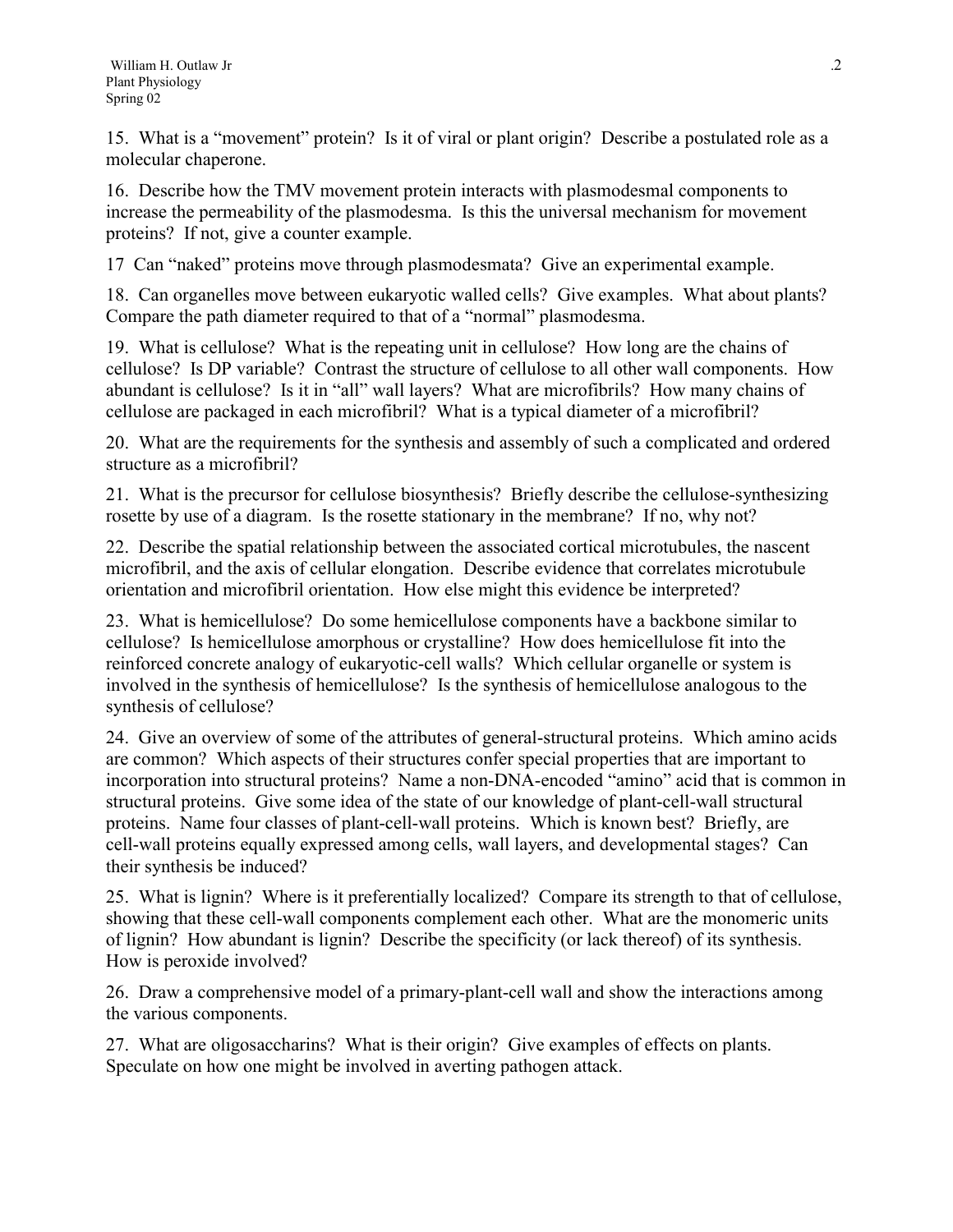# **Lecture**

Everywhere we look, we find walled cells—fungi, bacteria, protists, and plants. The variety and abundance of these walled organisms attest to the evolutionary success of the presence of a wall. In fact, cellulose—a constituent of the walls of plants and some photosynthetic as well as non-photosynthetic protists—is overall only a fraction of the total cell-wall substances, and yet it is the one of the most abundant biomolecules on earth. Lignin, a major component of plant secondary cell walls, is also among the most abundant molecules on Earth. How much energy must flow through the living world just to make walls! Taking the liberty of an introductory essay sprinkled with speculation (and borrowing unabashedly from Bartnicki-Garcia), let us explore the uses to which walls are put. (1) Perhaps the most recognized use is its rather passive function of providing a protective enclosure for the cell. Thus, many organisms are pathogenic only because they secrete cell-wall-degrading enzymes. (2) Cell walls provide for form, i.e., they provide for structural support. As we mentioned earlier, plants are not motile in the general sense, and they, therefore, either must cope with a stress, or they must grow in a way to maximize their competitiveness. Any cursory examination of a natural plant community will reveal that plants grow toward light, and that this form is a result of walls. (3) Walls prevent the distention of the protoplast. Plant and other walled cells have a high content of small solutes, which favors osmotic water influx. One notion is that high internal pressure concomitant with high concentrations of solutes permits high metabolic rates and rapid rates of growth. (4) Walls can prevent desiccation because they can be impregnated with or covered with hydrophobic layers, as we mentioned in our discussion of the shoot cuticle. As an incidental point, the fatty acids used in the synthesis of cuticular waxes are themselves synthesized in plastids. (This point is interjected because of the focus in the last unit on the endomembrane system as a synthesis/delivery system for secreted substances.) (5) Walls provide for an external metabolic compartment. Recall that sucrose is the prototypic transport carbohydrate. Some plants do have mechanisms for the uptake of sucrose, whereas others secrete the sucrose-hydrolyzing enzyme invertase into the wall. Thus, arriving sucrose is degraded to the constituent hexoses, one of which is the molecule favored for uptake. (6) Walls provide for water movement through plants. We might break this phenomenon into two parts. First, within any organ, e.g., a leaf, water movement through the apoplast is a less resistant pathway than through the symplast. Thus, water moves along one cell wall, to the neighboring cell, and so forth. The second aspect involves long distance transport of water. As you will see later, the only universal mechanism that can account for the ascent of sap involves the maintenance of large negative pressure ("suction") in the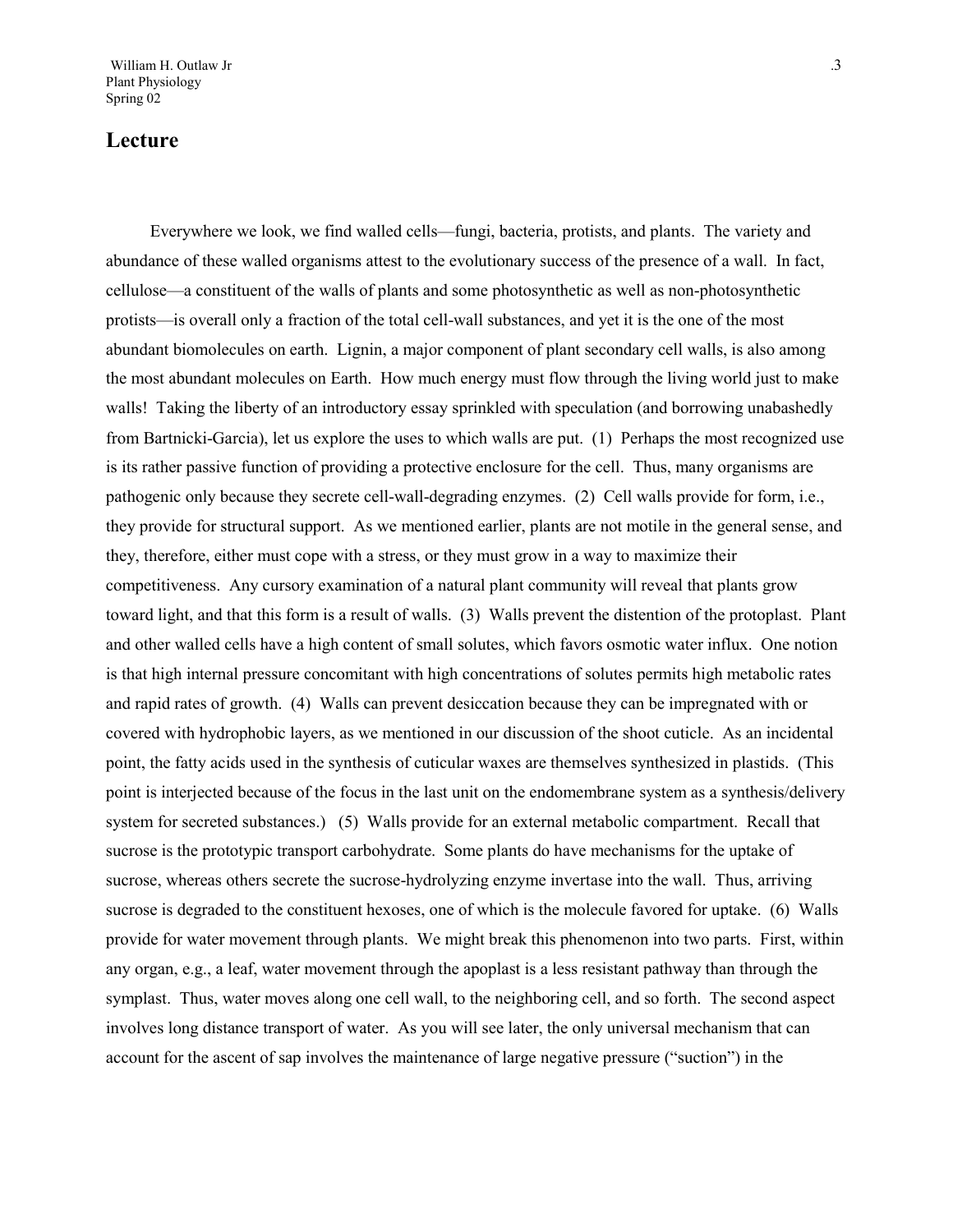tracheary elements<sup>[1](#page-3-0)</sup>. These cells, recall, are dead and have very thick cell walls. Without this small strong "pipe," plants would not be able to grow more than a few feet tall. As we discussed earlier also, many substances—e.g., minerals, plant-growth regulators—are swept along the transpiration stream, so as we say "water" movement, we are referring to "solution" movement, but we recognize that the cell-wall path (in contrast to the tracheary-element path) is governed by the differing porosities of the different cell walls.

Walls owe their physical properties (hydrophilicity, strength, and elasticity) to the nature and the organization of the chemical constituents. Eubacterial cells typically have a cell wall and it lies external to the plasma membrane, as it does in plants. The eubacterial-cell wall is composed of a single molecule of peptidoglycan<sup>2</sup>, which is a matrix of substituted disaccharide crosslinked by short chains of amino acids. Gram-positive bacteria have no additional wall materials. Gram-negative bacteria have additional layers external to the peptidoglycan wall that is made of large molecules of lipopolysaccharides. This outer "membrane" is studded with pore-forming proteins that permit entry of solutes into a so-called periplasmic space. (From the inside: plasma membrane, wall, periplasmic space, outer membrane.) [Archaebacteria, the other prokaryotic taxon, have various kinds of cell walls and will not be discussed.] There are two points to be drawn from the previous information: (1) All eukaryotic-cell walls have a microfibrillar nature, and, thus, differ fundamentally from generalthe wall structure of prokaryotes. We can think of a reinforced concrete model for eukaryotic cell walls<sup>[3](#page-3-2)</sup>. The interwoven microfibrillar material in plants is (almost always) cellulose, which can be thought of as analogous to rebar (reinforcing bars of metal, as you see in the construction of large buildings). Various substances, prototypically hemicelluloses in primary walls of plants, contribute to the amorphous matrix, which is analogous to the aggregate/cement mixture in reinforced concrete. The chemical nature of these substances will be revealed later. (2) Plant cells, without exception, have only a single external membrane. In a few cases (particularly in the gametophytic generations), plants may be "transiently" coenocytic (or syncytial), but in the current context, these exceptions do not merit discussion.

Given the assumption that fibrillar walls are superior, one wonders why, in general, prokaryotes did not evolve them, since many prokaryotes can synthesize cellulose and even make microfibrils. The answer seems to lie in the complexity of the organization required to assemble the microfibrils. Chitin (in addition to cellulose, the other major fibrillar component of eukaryotic cell walls) is synthesized and assembled on special structures, chitosomes, that are 40 to 70 nm in diameter. As we will discuss, less is known about

 $\overline{a}$ 

<span id="page-3-0"></span><sup>&</sup>lt;sup>1</sup> This idea will be developed more fully later

<span id="page-3-1"></span> $2$  With one after another taxon, we have learned what is probably general: prokaryotes, even the garden variety *E. coli,* are capable of synthesizing cellulose. Therefore, as in all cases with these notes, please accept the generality of my statements.

<span id="page-3-2"></span><sup>&</sup>lt;sup>3</sup> Fiberglass, with fibers and filler materials, also serve as a useful model.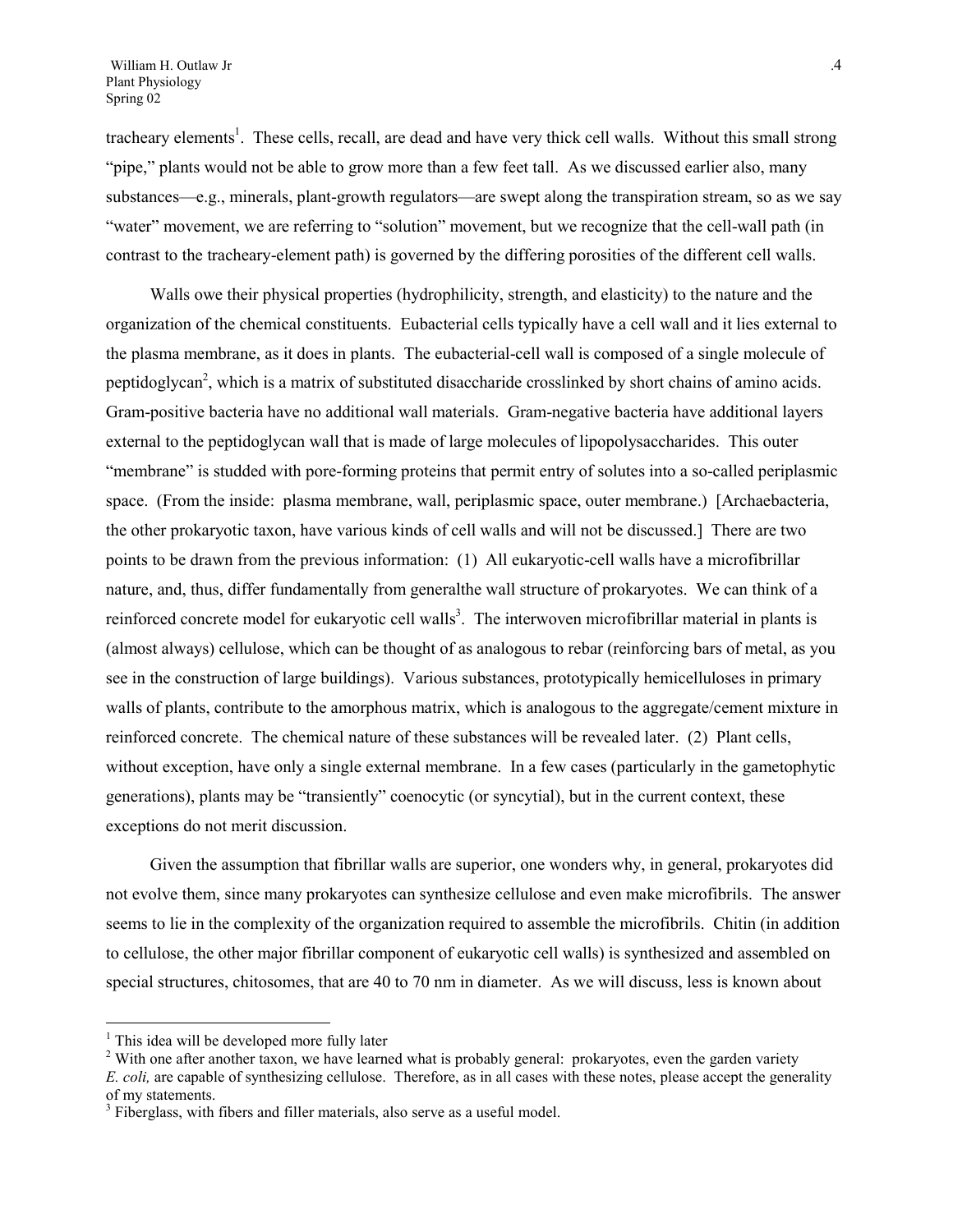the synthesis of cellulose and its assembly into the cell wall, but we do know that a great deal of organization is involved, e.g., in plants and some algae, multisubunit cellulose-synthesizing rosettes float in the membrane and extrude cellulose. As a further complication, it appears that in some extreme cases, different rosettes congregate to synthesize especially large microfibrils.

A good place to start a discussion of a plant cell wall is to examine it visually. As we have mentioned, cell walls of adjacent cells touch each other—sometimes the walls are virtually completely appressed, and in other situations (like the mesophyll attachment to epidermal cells), the points of contact represent only a small fraction of the total cell-wall surface. The region of union between two adjacent cells is called the middle lamella (literally, middle leaf, in the sense of "leaf of paper"). The middle lamella is the glue that holds the adjacent cells together. By various means, it has been discerned that it is pectic in nature. Pectin—just like you buy in the supermarket to make jelly, or extract from fruits with hot water—is hydrophilic, as your experience indicates. By scientific definition, pectin is the water-soluble, weak-alkali-soluble, or chelate-solution soluble fraction of the cell wall. Of all such fractions, it is the most complex class. At first, think of pectin as being a linear chain of galacturonic acid residues. (Galactose is an isomer of the hexose glucose and galacturonic acid is a simple modification of galactose caused by the addition of a carboxylic acid residue.) Thus, pectin is a negatively charged polymer, which causes it to associate (or chelate) with  $Ca^{2+}$ . Chelation by (divalent)  $Ca^{2+}$  with two proximal polymers effectively stitches the polymers together. As mentioned, pectin is complicated, and certain sugars are interspersed as part of the galacturonic-acid-backbone chain. Further, other polysaccharides and functional groups modify the predominately galacturonic-acid backbone. As an example, the carboxylic acid residue is predominately esterified (and thus, can not bind  $Ca^{2+}$ ) when it is delivered to the cell wall and certain enzymes de-esterify portions of the chain. Plant cells can be dissociated by tissue incubation with pectinases—enzymes that degrade pectin. In some cases, this process can be improved by the inclusion of a chemical such as EGTA that binds  $Ca^{2+}$  more tightly than does pectin. As a side point, pectinases are widely distributed in nature. Pathogenic organisms produce and secrete them; saprophytic organisms do likewise. Perhaps surprisingly to you, plants do too. Indeed, senescence in plants is only another phase of development; a familiar example to you is the softening of a tomato fruit, which is part of the ripening syndrome. The softening is programmed, is initiated by the plant-growth regulator ethylene, and is caused, in part, by the plant production of pectinases.

The middle lamella is the external boundary of the **primary wall**, which is the layer that is laid down before final cell shape has been determined. As we discussed in connection with collenchyma cells, it may be the only layer that is laid down. It can be very thin, as little as  $0.2 \mu m$ . On the other hand, there is tremendous variability in plant-cell-wall structure. Some walls may be as thick as  $15 \mu m$ , and have not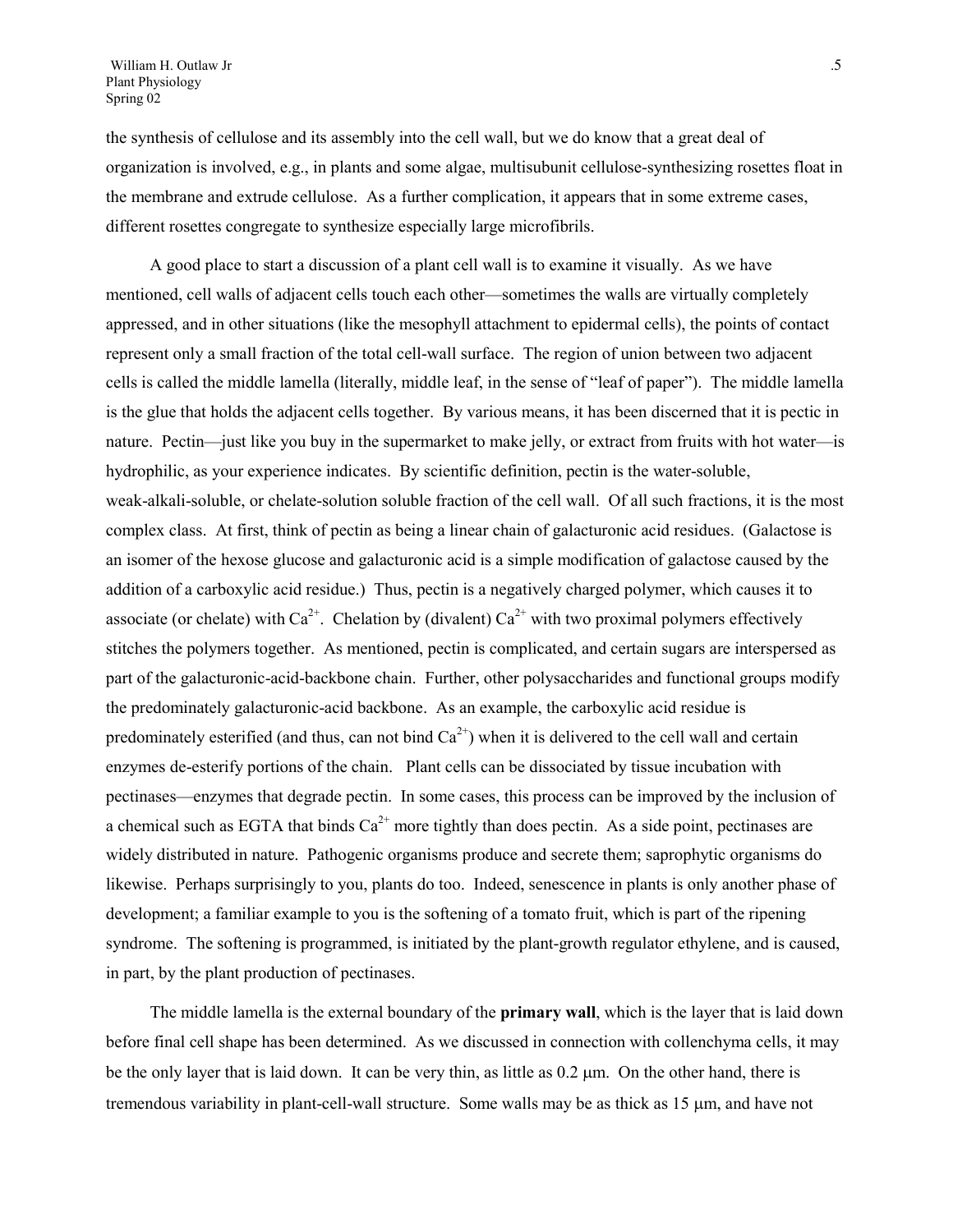only secondary layers, but also tertiary layers. At this point, two facts should be recognized: (1) the walls of one plant cell may be very different from the walls of the adjacent cell. Even the wall on one side of the cell may be different from the wall on the other side of the same cell! (2) the wall layers differ tremendously in chemical composition. Both of these facts contribute to the difficulty of studying plant-cell wall chemistry. When the plant biochemist grinds a tissue, or differentially extracts it, obviously the chemicals of the different cell walls and wall layers are mixed.

#### Overhead 1: Cytokinesis in plants

Continuing with a perspective gained from simple visual examination of cell walls, let us **briefly** turn our attention to cell division (cytokinesis, which is to be distinguished from karyokinesis, which is nuclear division). (Because of time constraints, many interesting and relevant aspects of plant biology have to be covered in a cursory fashion.) This overhead shows that plant cells do not divide as other cells do. Other cells divide by furrowing, a process that you can visualize by thinking of squeezing a sausage into two pieces by a constricting noose. Plant cells lay down by coalescence of Golgi-derived vesicular materials a cell plate across the mother cell. Typically, the cell plate is first deposited as a disc, more-or-less centered between the nascent daughter cells. (The cell plate is actually the initiation of the middle lamella, but it also characteristically contains callose, a  $\beta$  1 $\rightarrow$ 3 glucan.) The positioning of the cell plate is guided by an assemblage of microtubules called the phragmoplast. (This assemblage is distinct from the spindle fibers that guide chromosome allocation between the daughter cells.)

We see that plant-cell walls are uneven. In certain places, there are discontinuities in secondary wall deposition. (Aside from the discussion that follows, the absence of a secondary wall generally implies the absence of lignin, and thus, these areas of wall are hydrophilic.) These areas—where even the primary wall is thin and is called (unfortunately) a membrane—are called pits, and if there is matching pit in the adjacent cell wall, the area is a pit pair. As a matter of perspective, a pit may be large, say 10  $\mu$ m. Pit fields comprise numerous pit pairs that are punctuated by intercellular connections, plasmodesmata (singular, plasmodesma), that are analogous to gap junctions that connect animal cells. Plasmodesmata may traverse the wall in groups—as in a pit field—or they may be more-or-less isolated. We will return for a full discussion of them. Pits can be elaborate as exemplified by the bordered pit found between adjacent tracheids of pine. The secondary wall of bordered pits overarches the "membrane" and nearly occludes the opening on either side of the pit. In the case of pine, the so-called membrane comprises a thickened disc in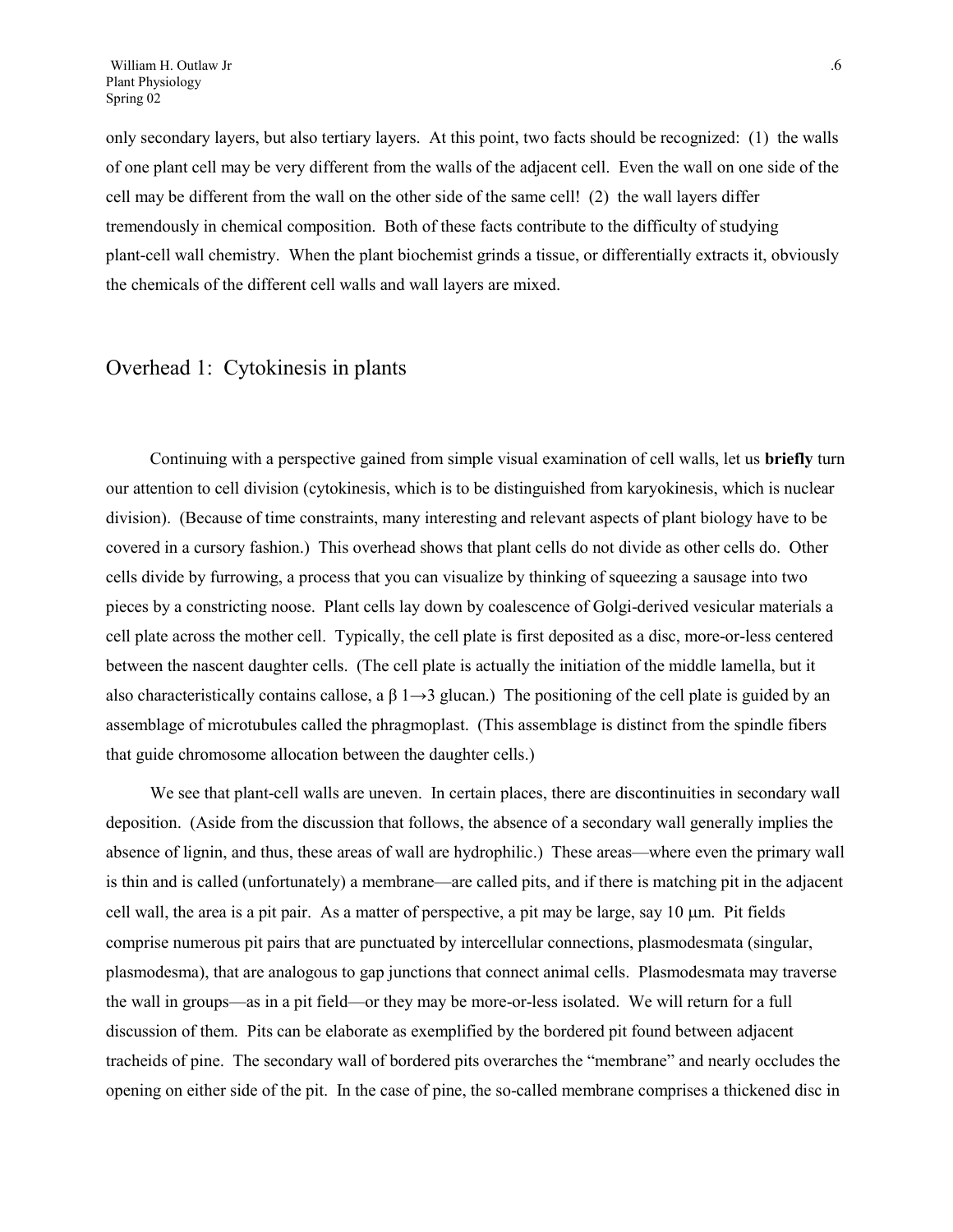$\overline{a}$ 

the center formed by heavy deposition of primary wall there and the gossamer-like strands of primary wall in which the disc is suspended. (The porosity of the wall in these thin regions is high, up to 400 nm, compared with a typical value in parenchyma of 7 nm.) If the pressures on either side of the bordered pit are equal, the disc or torus floats in the center, as implied. However, if there is a pressure differential (formed, e.g., by a break in the stem or a freeze-thaw cycle), the torus is slammed against the overarching secondary wall. Thus, the torus serves as a two-way valve. (As a matter of caution, the vocabulary that I used above is the most common, but it is not that exclusively used. When one is reading generally, she is advised to use caution and to infer exact meaning from context. Note, especially, that "pit" is used for living-cell connections as well as dead-cell connections.)

# Overhead 2: Simple view of plasmodesmal structure.

We will start a description of plasmodesmata with the standard textbook description, as this overhead depicts. A plasmodesma is a two-fold connection between adjacent (living) cells. Simply put, as Don Fisher said, the basic plasmodesmal structure is a tube of plasma membrane surrounding a strand of modified endoplasmic reticulum, with particulate material between them. There is a small pore in the wall, and the plasma membranes of adjacent cells are continuous. I.e., movement from one cell to the next does not involve crossing a membrane. Plasmodesmata form during cell division<sup>[4](#page-6-0)</sup>, and you may think of this process as incomplete division of the cell in which a tubule of ER is "trapped." More complicated configurations (branched plasmodesmata, sometime with a shared central cavity in the cell wall) are derived from simple, or primary, plasmodesmata that form during cell division. Through this membrane-lined pore passes a tube of membrane, the desmotubule, that is continuous with the ER. (Sometimes, the desmotubule is called "appressed ER.") Thus, potentially two pathways connect the contiguous cells. First, a solute in the lumen of the ER of Cell 1 could pass through the desmotubule into the ER of Cell 2. Second, materials may pass through the cytoplasmic sleeve from the cytosol of Cell 1 to the cytosol of Cell 2. Evidence indicates that this latter cytoplasmic connection is the predominate or sole operating one. Obviously, the first question is, "What actually passes through the pore?" The possibilities are endless—e.g., hormones, electrical wave variations (caused by ion redistributions), nutrients, "intracellular" signal substances. The question can not be answered definitively yet, although we are

<span id="page-6-0"></span><sup>&</sup>lt;sup>4</sup> Plasmodesmata are also found between cells that do not share a common mother—even between cells of different genera (!) that have formed successful graft unions. Time precludes a complete coverage of any one topic, so I restrict myself to the core.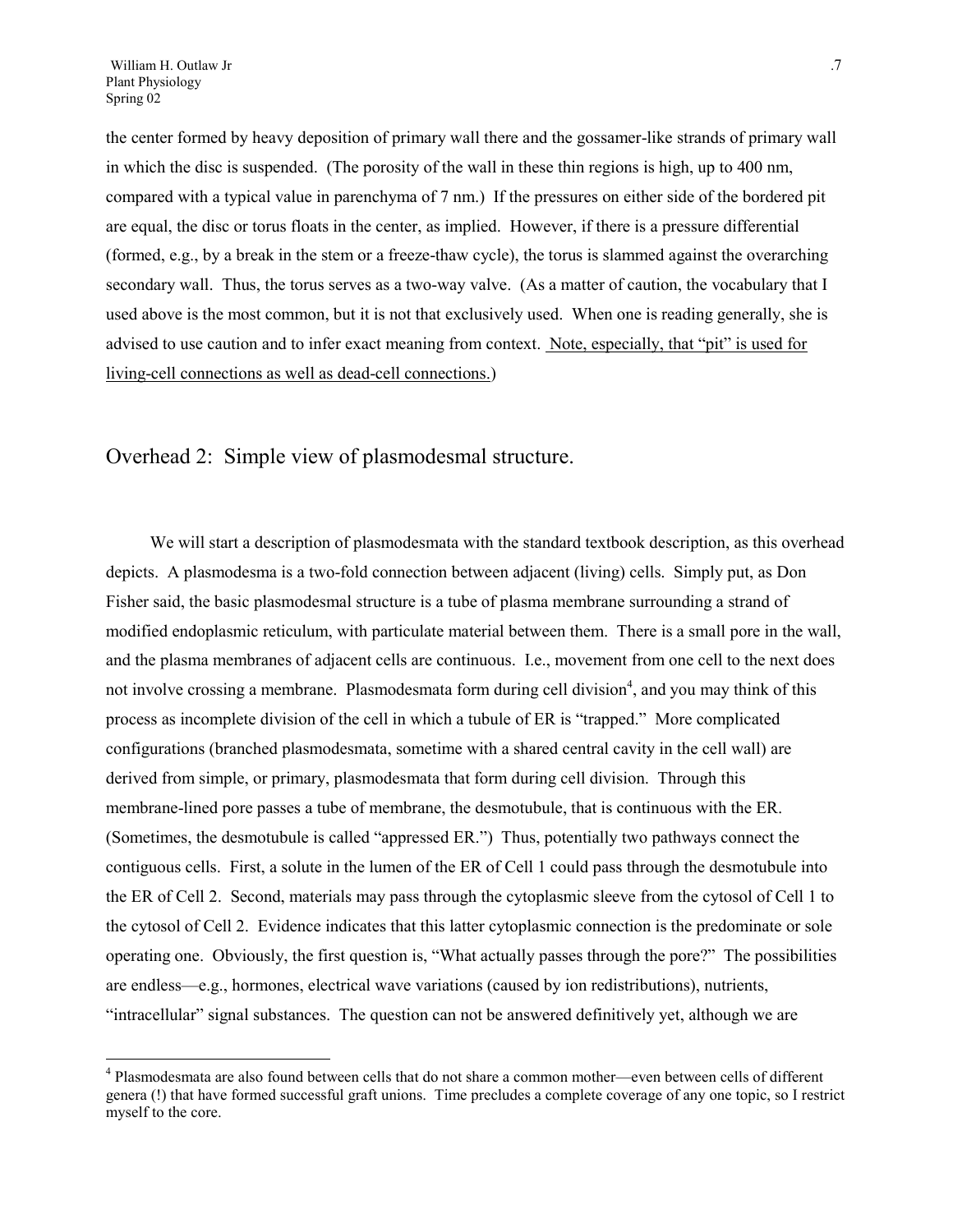$\overline{a}$ 

learning a great deal, and what we are learning is exciting. The first generality is that a "normal" plasmodesma has an exclusion limit of approximately 800 daltons, as inferred from the conductance of differently sized dextrans. (Please note, however, that the basal exclusion limit varies with type of cells and is often high  $(\sim 20 \text{ kD})$  where there is large symplastic flux as in the unloading zone of sinks.). Thus, it would seem that most plant signal substances and metabolites could potentially pass from cell to cell. The second generality is that materials do, indeed, move from cell to cell. For instance, if the low-molecular-weight dye, Lucifer Yellow, is injected into a cell by use of a micropipette, the dye moves into other cells with which the injected dye is connected through plasmodesmata. The third generality is that most cells are connected to adjacent cells by a variable number of plasmodesmata. General exceptions are mature guard cells and the companion-cell/sieve tube element complex<sup>5</sup>. (The guard cells of a stomatal guard-cell pair are connected, and companion cells are connected to the adjacent sieve-tube element.) Interesting, both these exceptions are cells that always or sometimes have much higher internal pressure than do the surrounding cells. Significant pressure differential (about two atmospheres) between adjacent cells impedes intercellular transport by plasmodesmata. The diminution of transport occurs regardless whether the pressure differential is brought about by release of pressure in one cell or increase in pressure of another cell. Moreover, even transiently applied pressure differentials continue to have a lasting effect (after the imposed pressure differential is relaxed). In brief summary, the foregoing provides evidence that plasmodesmata may close down from a "normal" size.

## Overhead 3: Complicated view of plasmodesmal structure

Plasmodesmal structure is complicated. This overhead shows that there are particular proteins associated with the inner leaflet of the including plasma membrane. Other proteins are associated with the outer leaflet of the ER channel (the desmotubule<sup>6</sup>); inside the ER channel is yet another kind of protein particle. Filaments anchor these proteins. In contrast to the situation with (animal) gap junctions in which we know a great deal about the proteins, our biochemical knowledge of plasmodesmal proteins is limited. As the two cross-sections show, the aqueous-permeable space is the cytoplasmic sleeve, and rearrangement of the protein particles on the outer leaflet of the ER channel causes occlusion. Thus, this model for closure

<span id="page-7-0"></span> $<sup>5</sup>$  The generality about guard cells is fine. The generality about the CC/STE with other cells has some holes. It is</sup> generally true in the path region, and it is true is so-called apoplastic phloem loaders in the source (which includes most herbaceous plants).

<span id="page-7-1"></span><sup>&</sup>lt;sup>6</sup> The core of the desmotubule is filled with lipid. It does not permit aqueous transport, but movement of ER lipids from one to the adjacent cell can occur through this pathway.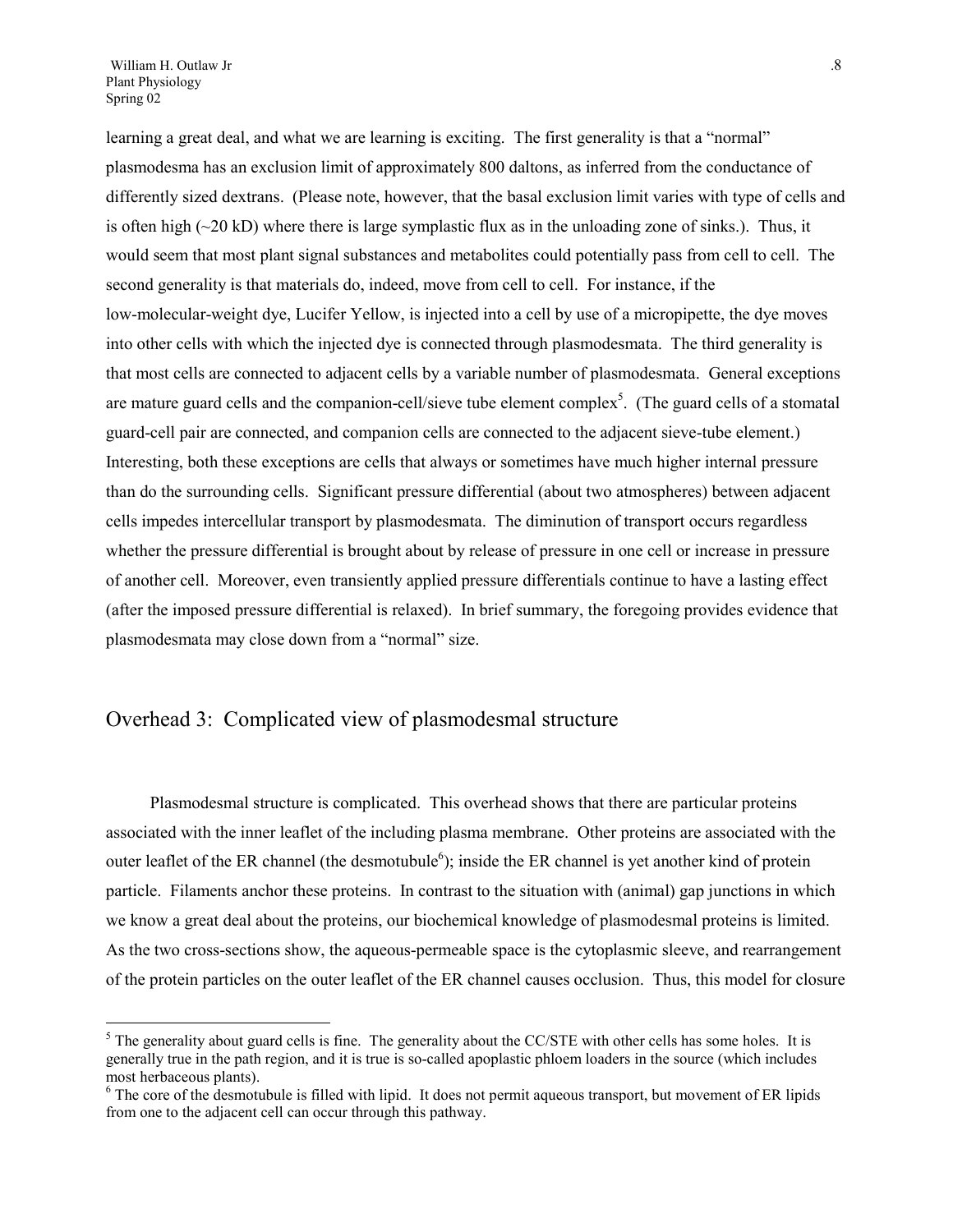complements the observations made above. You may note, however, that the interpretations are subject to refinement or rejection, as visualization of the internal structure of plasmodesmata is difficult. Note also that cytoskeletal elements (microtubules, and actin and myosin) interact with the plasmodesmata.

The "normal" exclusion limit of plasmodesmata (800 daltons) is consistent with the passage of a globular 2-nm particle on structural grounds<sup>[7](#page-8-0)</sup>. However, it is long-standing observation that plant viruses move from cell to cell, and this observation has led to a great deal of work, both because of its importance for intrinsic "basic science" reasons and because of the huge agronomic impact of plant viruses. Whole-plant-virus particles range from approximately 10 to 110 nm, and free viral nucleic acid in a spheroid configuration is about 10 nm. The explanation of this apparent paradox can be divided into two parts. First, viruses encode so-call movement proteins, which are proposed to act as molecular chaperones during transport. In brief, they are suggested to bind to the viral nucleic acid and cause it to unfold from its bulky and collapsed structure. Stretched out, the nucleic acid is only about 2 nm, and this size is compatible with its passage through plasmodesmata. As an additional point, it is thought that the binding protein also protects the viral nucleic acid from cellular nucleases, enzymes that degrade nucleic acids. Finally, movement protein facilitates movement of the virus, along the plant cytoskeleton from the cytosol to the plasmodesma. Second, and more remarkable, this movement protein interacts with plasmodesmal components, an event that increases permeability and, thus, promotes transport.

#### Overhead 4: Transport of macromolecules through plasmodesmata.

Injection of the purified movement protein along with sized dextrans (see above) showed that the path diameter was increased to as much as 9 nm. Other experiments showed that the movement protein expressed in transgenic plants increased the path diameter to as much as 6 nm. The above descriptions pertain to the movement protein of TMV (tobacco mosaic virus, which infects a range of plants). In this case, the increased path diameter is caused by an asymmetric redistribution of the protein particles that are associated with the plasma membrane of the plasmodesma. Instead of being equally spaced, they are bunched up on one side. The desmotubule then migrates into the created empty space, which leaves a large vacant spot, more-or-less in the center of the plasmodesma. Interestingly, the movement protein of TMV binds viral single-stranded nucleic acid (DNA or RNA) non-specifically. In other words, the movement protein of TMV facilitates the cell-to-cell transfer of viruses that do not ordinarily move through

 $\overline{a}$ 

<span id="page-8-0"></span> $<sup>7</sup>$  The relationship between mass and molecular radius is not too good. Use caution.</sup>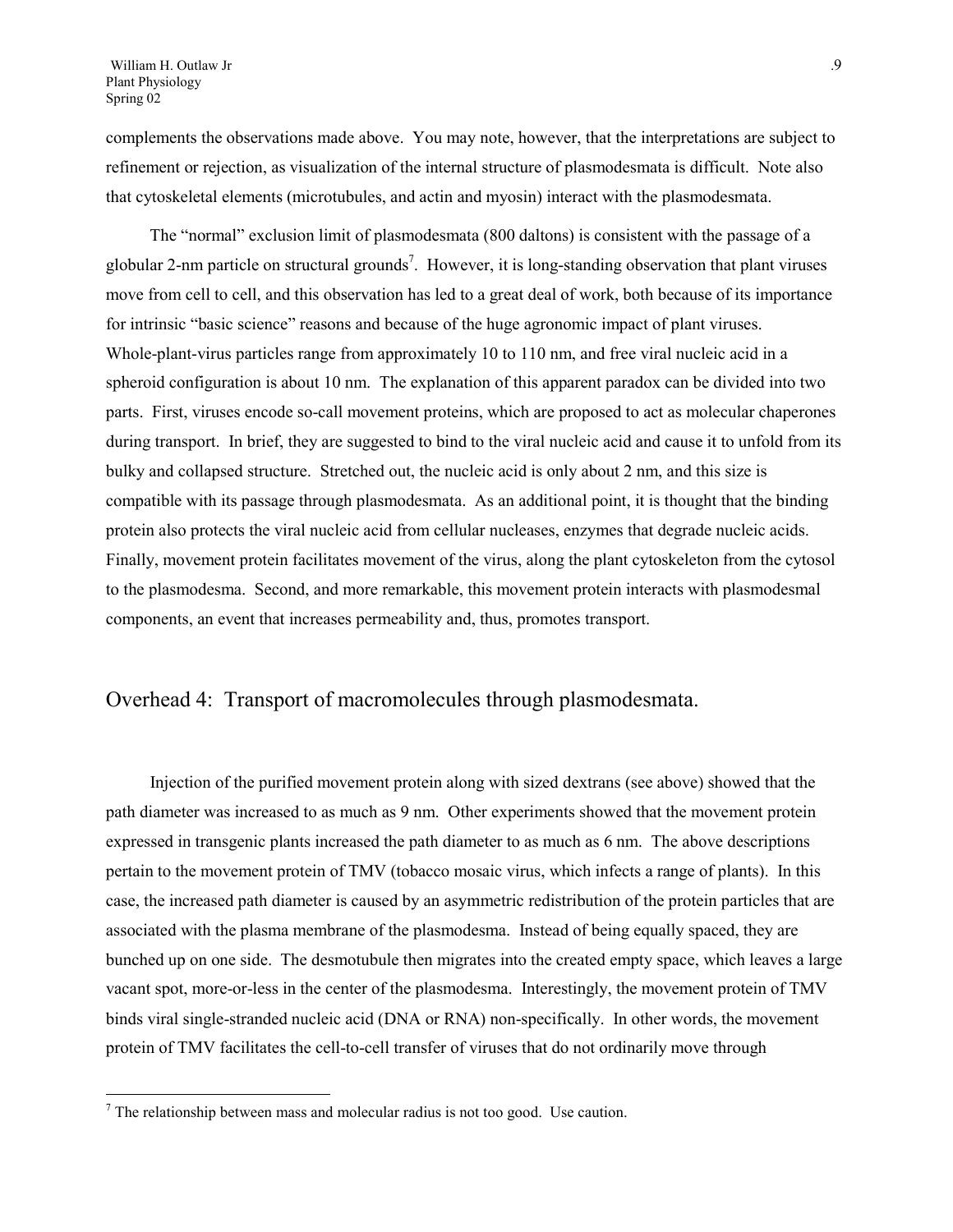plasmodesmata. The mechanism described and consequences for TMV are not universal. The cowpea-mosaic-virus movement protein acts by causing a loss of the desmotubule. It is replaced a by membranous tubule that terminates bluntly in each cell. The virus is transported through the lumen of the tubule. In another case, the 9.4 kD movement protein of red-clover-necrotic-mosaic dianthovirus itself, even in the absence of the viral nucleic acid, has been shown to cross the plasmodesma. Thus, the plasmodesma—like the nuclear pore—facilitates the bi-directional flow of two types of macromolecules (i.e., nucleic acid and protein.).

Movement proteins were discovered as components of viruses, but it was never believed that plants evolved plasmodesmata of adjustable aperture size to accommodate viral intrusion. (I.e., viruses must have commandeered a normal plant process.) As background, we know that mature sieve-tube elements may function for months or years and they lack a nucleus and ribosomes, implying that their proteins were synthesized in the companion cell and translocated into the sieve-tube element via plasmodesmata. As expected, a movement protein of plant origin has been discovered. In this case, a particular mRNA appears in one cell layer, but the product appears in another cell layer as well. This protein moves between cells and, like movement proteins of viral origin, facilitates movement of large dextrans and protein. There are some puzzling aspects of how this protein works, and details await clarification.

It has been known and widely appreciated that there is a great deal of intercellular traffic though walled cells of certain organisms. The cellular fungi (Ascomycetes and Basidiomycetes) and derivatives (Rhodophyta) are remarkable in having large wall perforations that allow for the passage of organelles, even the nucleus. (Note that the discussion has shifted from 0.01  $\mu$ m to, say, 0.5  $\mu$ m for a constricted region.) Plant-cell biologists have "known" that such transport through plasmodesmata is forbidden. Actually, it is not! For many years—but not known in the West—Beijing scientists have studied transport of organelles through plasmodesmata in specialized organs. Under some circumstances, the plasmodesmata are modified to provide an opening of 100 to 400 nm, through which the organelles are squeezed, albeit deformed in the process, but recovering to a typical shape after passage. Apparently, the cytosol is not in bulk "pumped" through the pore; instead, there is selectivity. This observation and those that show that the intracellular messenger  $Ca^{2+}$  reduces conductivity is an additional basis for the belief that there are natural plant-movement proteins, and that regulating intercellular transport through plasmodesmata is an important physiological function that awaits elucidation. Finally, in this wrap-up paragraph, I note that some cell-wall proteins (discussed later) may be involved in regulation of plasmodesmata.

**We return now to the wall** *per se***, begin with the primary cell wall** and shift our focus more toward chemistry and the fine ultrastructure of walls. It was mentioned that eukaryotic-cell walls are built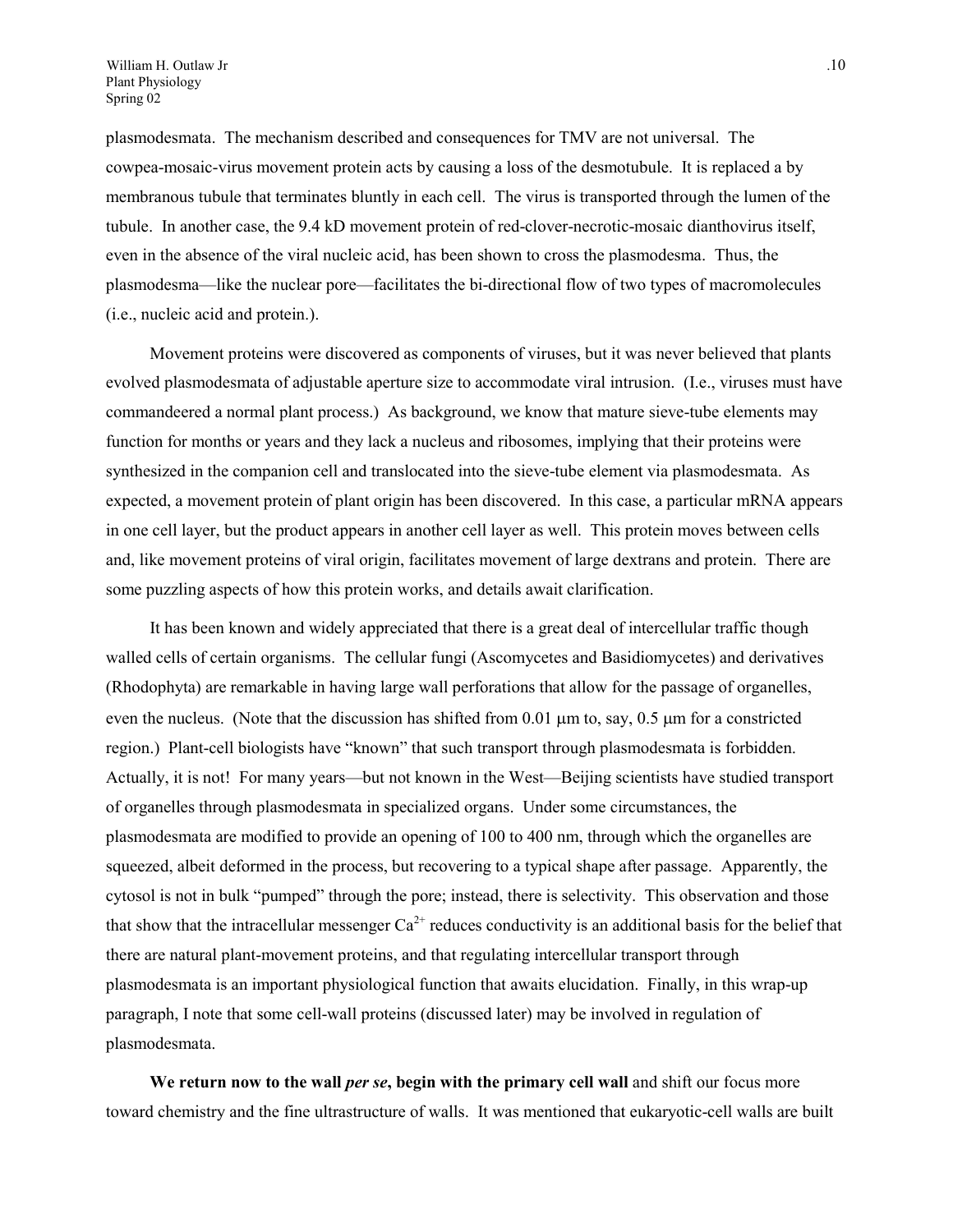like reinforced concrete construction. As also mentioned, in plants and some other organisms, the microfibrillar component is all or mostly cellulose, which is a  $\beta$  1,4 glucan. (Some "cellulose" may contain a small (artefactual?) amount of non-glucose monomer.) The repeating unit in cellulose is the dimer of glucose, however, since alternate glucose molecules are "flipped" along the axis of the microfibril. (This alternating bond provides for a linear flat glucose chain.) The amount of cellulose in a wall varies considerably, from a low of about 3% by mass to nearly 100%, as in the cotton "fiber" of commerce. A typical situation—obtained from suspension cells of *Acer*, which produces only primary walls—is 25% cellulose, which is to be compared with two pectic fractions, which each represents slightly less than 20%. The following overhead depicts in more detail the arrangement of microfibrillar cellulose.

#### Overhead 5: Cellulose microfibrils

Individual chains of cellulose ( $DP = 2000$  to 6000 in primary walls, nominally 14000 in secondary walls) are assembled into microfibrils. (For perspective, each glucosyl moiety is approximately 1 nm "long," or about 1/10 the thickness of a biological membrane.) As I have indicated on the overhead, the number of chains of cellulose is variable, with 40 (or fewer) to 70 chains per microfibril being typical for plants, but algae may assemble 1000 cellulose chains into a single microfibril. Individual cellulose molecules begin and end at different places along the microfibril, and parts of the microfibril may be crystalline and other parts amorphous. The microfibril,  $3-15$  nm in diameter and as much as  $5 \mu m$  in length, can be visualized with the electron microscope. (In some systems, microfibrils are further assembled into macrofibrils, but we will not discuss these specialized cases.) As alluded to, the requirements for the synthesis of such a complicated assembly are many-fold.

#### Overhead 6: EM: Cellulose-synthesizing rosette

Overhead 7: Model: Cellulose-synthesizing rosette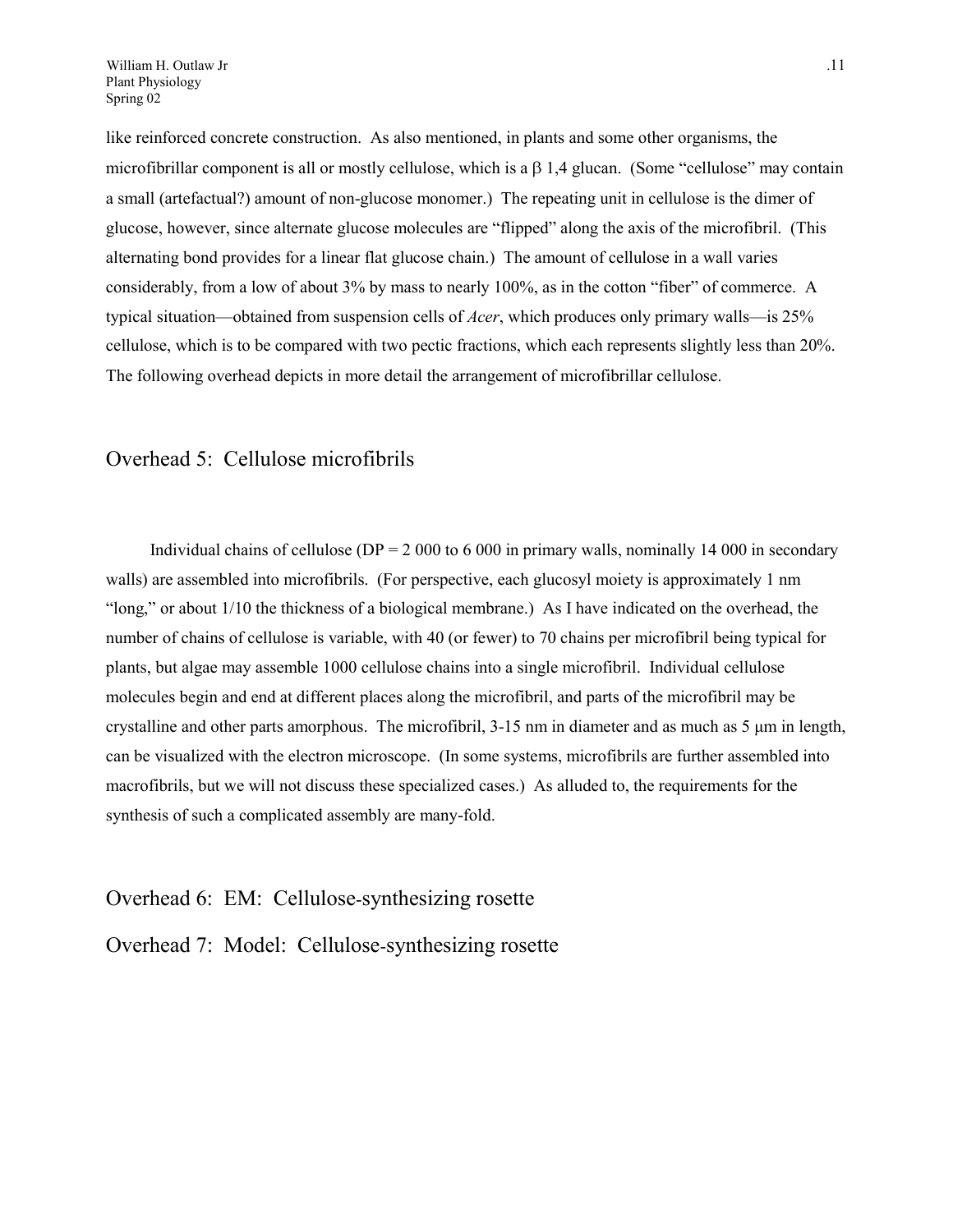William H. Outlaw Jr ... 12 Plant Physiology Spring 02

 $\overline{a}$ 

This overhead would imply that we "understand" cellulose biosynthesis but unfortunately, that is not the case<sup>8</sup>. The precursor is a nucleoside diphosphate glucose, as indicated by *in vivo* labeling experiments, by analogy with other precursors for polysaccharide synthesis (e.g., the precursor for starch in ADP-glucose), and by the very strong conservation of XDP-sugar-binding motifs in cellulose synthesizing enzymes from an array of organisms. The model calls for an assemblage of nominally six cellulose-synthesizing complexes to form a rosette that is embedded in the membrane. In turn, each cellulose-synthesizing complex comprises several multi-subunit components, each of which extrudes a cellulose chain. The many chains of an individual microfibril are thus simultaneously polymerized in a parallel orientation. As the microfibril is extruded, it is stationary; the rosette is pushed through the liquid membrane.

Note that the cellulose-synthesizing enzymes have two active sites each that bind to UDP-glucose. Apparently, two glucosyl moieties are added to the growing chain at each turn over of enzyme, which would explain the cellobiose repeating unit in cellulose (which is marked on the overhead). A second point is the presence of membrane-associated sucrose synthase. (As discussed later, this enzyme provides a means of degrading sucrose to UDP-glucose and fructose, despite its name.) One model calls for this enzyme to "deliver" the substrate to the cellulose-synthesizing enzyme.

As we mentioned during our review on anatomy, orientation of the cellulose microfibrils is critical. Cell expansion is constrained by the microfibrils, which have high tensile strength. A cell can not expand in the direction of the long axis of the microfibrils. The generally held belief is that microtubules play a necessary role in the orientation of the microfibrils during microfibril deposition. The reasons, accumulated over 30 years, are based primarily on the fact that normally (but with exceptions) cortical microtubules in the cell are aligned parallel to the deposition of microfibrils and perpendicular to the axis of cell elongation. If the microtubules are depolymerized, e.g., by treatment with colchicine or cremart, the microfibril orientation is lost. Moreover, experiments with plant-growth regulators seem to support this belief. E.g., treatment of maize coleoptiles with  $auxin^9$ , which stimulates growth, causes the reorientation of both microtubules and microfibrils. Similarly, treatment of pea stems with ethylene causes cell expansion transverse to the stem. This new growth direction is accompanied by a reorientation of the microtubules to be perpendicular to the axis of expansion. Nevertheless, there are objections. Perhaps the hypothesis can only be applied to some (most?) cells, or maybe the same unidentified force directs the

<span id="page-11-0"></span><sup>&</sup>lt;sup>8</sup> At present, there are no cell-free systems that synthesize appreciable amounts of cellulose.

<span id="page-11-1"></span> $9$  Auxin also causes an acidification of the wall through its activation of the H<sup>+</sup>-extruding ATPase. It is thought, but not proven, that the change is pH activates enzymes that "disconnect" the adjacent microfibrils.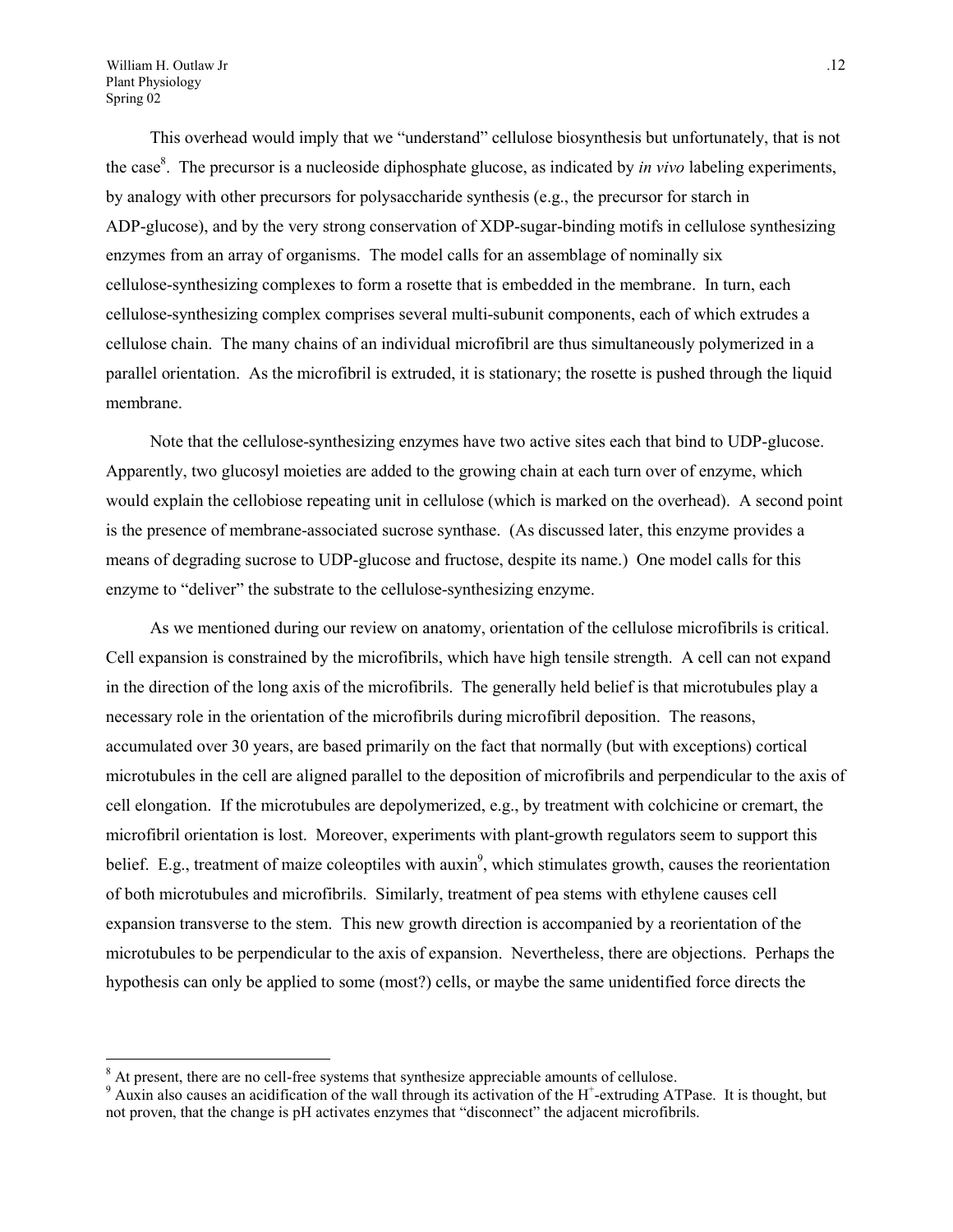positioning of both microtubules and microfibrils. (The expansion of the cell also implies concomitant wall synthesis; otherwise, the wall would become thin as it covered a larger area, eventually causing a rupture.)

Finally, following a historical classification based on solubilities, we turn to hemicellulose, another and very heterogeneous class of cell-wall polysaccharides. (Note that some current authors disparage the term hemicellulose and identify the different polysaccharides by the major monomeric component, for example, xyloglycan.) Hemicelluloses are polymers of pentoses and hexoses, represent perhaps 20-to-40 % of the primary wall (i.e., similar to cellulose), and are the substances that can be extracted by harsh alkali treatments (after pectin has been extracted by more mild procedures). At the expense of redundancy, only cellulose has a (para)crystalline structure and is orderly; thus, hemicelluloses are "fill-in" materials, analogous to the aggregate-cement phase of reinforced concrete construction. (However, because hemicelluloses are oriented with cellulose microfibrils, they may have regions of structure.) Also unlike cellulose, hemicelluloses are not polymers of a single sugar, they may be branched, and the sugars may be modified by additional of a functional group, even aromatic moieties. Hemicellulose synthesis occurs in the Golgi apparatus and is delivered to the cell wall by vesicles of the endomembrane system.

(Please refer back to the discussion on the middle lamella for information on pectin, which is abundant throughout the primary wall.)

Primary-cell walls contain a fair amount of structural protein (10-15% by mass) and secondary cell walls contain less. Some of these proteins are probably simply structural and others have a physiological role in temporarily "relaxing" the wall in response to a physiological stimulus. (In addition, cell walls contain a number of enzymes, such as invertase.) A common feature of diverse structural proteins (e.g., in skin, hair, spider webs, silk cocoons, connective tissue) is the abundance of glycine and proline (and the post-translational hydroxylation product of this imino acid, OH-proline). Both glycine and proline are special: glycine has an R group a H atom, and, thus, glycine, is uniquely symmetrical around the  $\alpha$ -carbon; proline always causes a kink in the peptide chain. Both are well suited for structural roles. Collagen, the most abundant protein in the animal kingdom, consists of at least twelve classes. The basic structural unit of collagen is the triple alpha helix—every third amino acid is glycine, presumably because only glycine, being the smallest amino acid, can fit into the structure. A common motif in collagen is GLY-PRO-X, with X being any amino acid. Somewhat arbitrarily, the most abundant plant-cell-wall proteins, some known only from cDNA sequences, are divided into four classes: (1) The best known are hydroxyproline-rich glycoproteins (HRGPs). As the name implies, these proteins are modified by the addition of carbohydrate, specifically, arabinose (a pentose) and galactose. A common motif is  $SER-(HYP)_4$ . The abundance of lysine makes these proteins basic and it has been speculated that this charge would favor their interaction with pectin, which, recall, is acidic (if not esterified). Some HRGPs are members of the multigene family,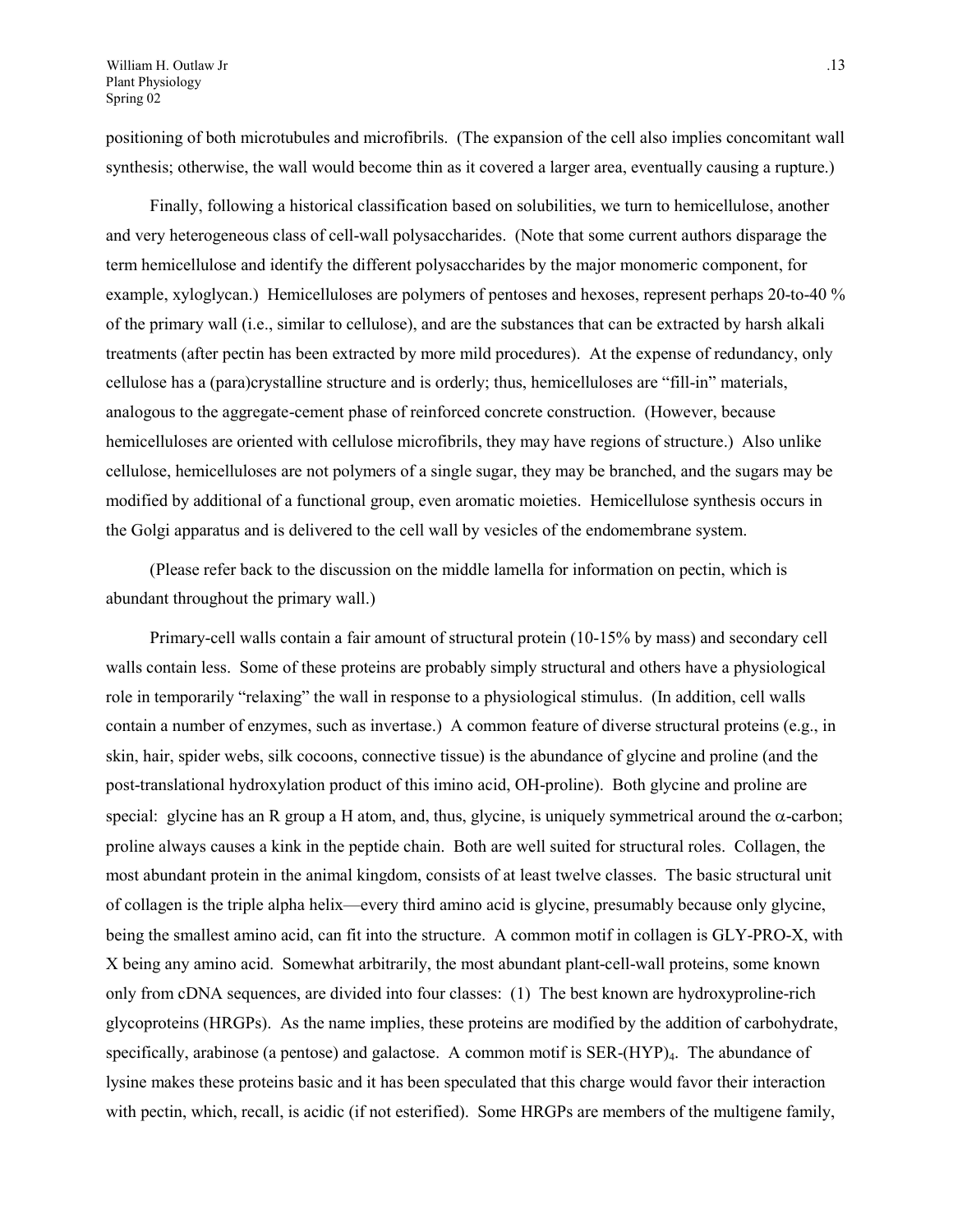extensions, which are thought to be important for structure. (2) proline-rich proteins, which are thought to be structural also. (3) glycine-rich protein, at least some of which may be involved in wall repair, and (4) arabinogalactan proteins, which may be more than 90 % carbohydrate. These proteins are not covalently linked to other wall components, and high a high turnover (ca. 15 minutes). They are excreted and may be involved in adhesion processes (such as pollination) and as response to wounding (gums). A current speculation (based on the turn-over and low accumulation) is that they are chaperone-type molecules that "protect" other polysaccharides while the later are incorporated into the wall. Without belaboring the details and without knowledge of particular functions, suffice it to note that the expression of the various cell-wall structural proteins is developmentally regulated, is cell specific, and can be induced, e.g., by pathogen attack. Finally, note that protein chimeras exist (e.g., the potato lectin comprises a chitin-binding module and an evolutionarily independent hydroxyproline-rich module).

Lignin is the "final" cell-wall component. It is the second most abundant biomolecule on earth, being up to 50% of secondary walls, where it may be covalently attached to cellulose. The generality is that lignin is absent from primary-cell walls, however, it may be deposited there after cell-wall expansion is complete. Lignin confers rigidity and strength, especially compressive resistance. (Cellulose microfibrils give the walls a great deal of tensile strength, so lignin and cellulose complement each other in their properties.) In the vernacular, lignin structure is a "mess"—being composed of many monomers, connected in various ways.

### Overhead 8: Partial structure of lignin

It is neither necessary nor important for you to know the exact structures involved. You should remember that the basic building blocks are variously substituted phenols that are covalently bound into branched macromolecules. (To a first approximation, lignin is the only cell wall constituent that is aromatic; however, some aromatics are esterified to cell-wall polysaccharides). Interestingly, it appeared that lignin biosynthesis was not rigorously prescribed, as virtually all biochemical reactions are. Instead,  $H<sub>2</sub>O<sub>2</sub>$  formed in the cell wal generates free radicals, which then react in a more-or-less random fashion to form the various linkages. More recent evidence also implicates enzyme-directed synthesis also, which is specific.